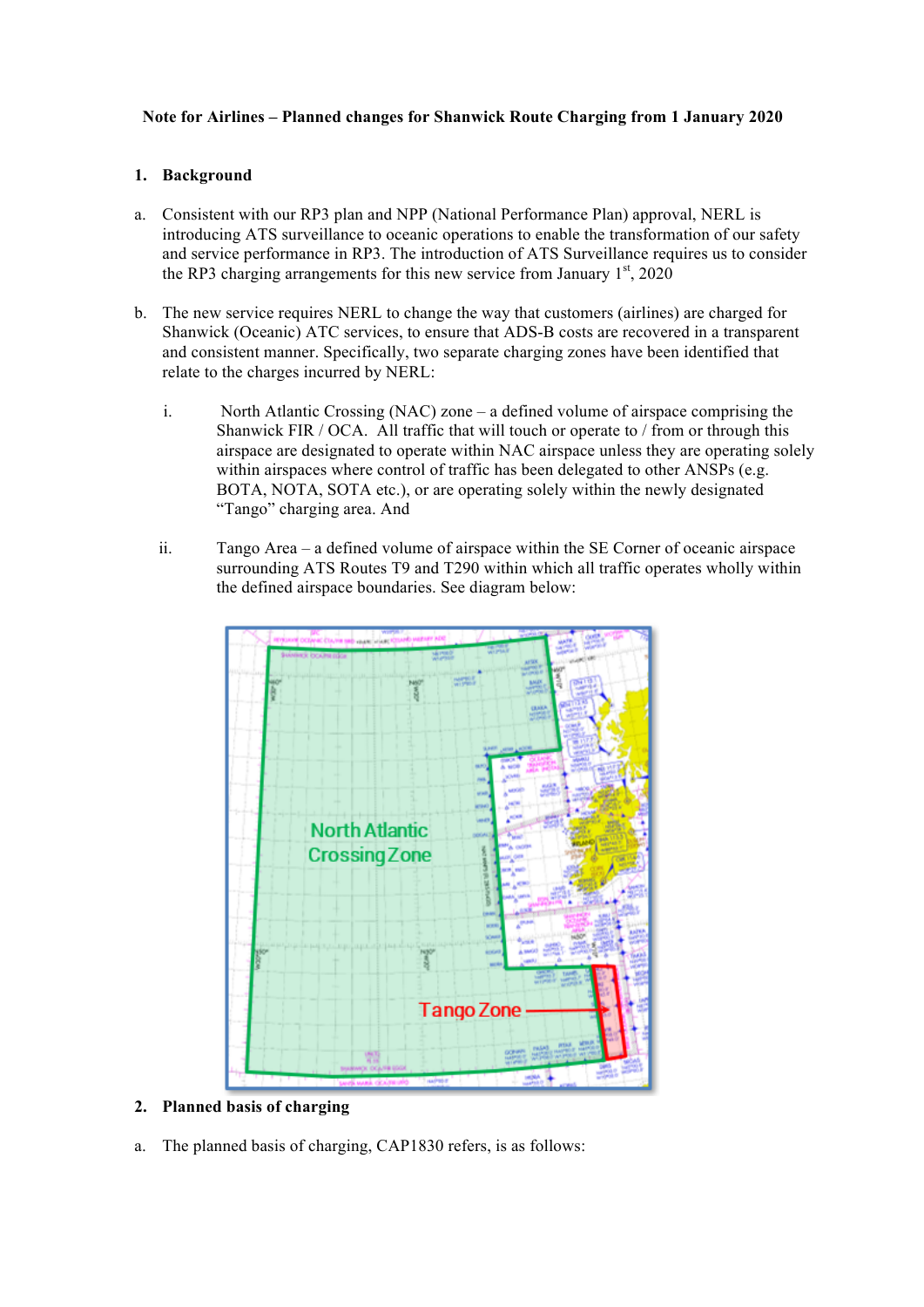- Two charges will apply to all flights. A "core" charge for Air Traffic Services and a "data" charge for ATS Surveillance data.
- Two charging zones have been created, one for flights operating solely within the Tango area and another for flights that touch or operate to/from or through the North Atlantic Crossings area (note - flights that operate within the Tango area and the NAC area will be charged only the NAC area charge.
- The same core charge will be charged to customers in each zone, reflecting comparable service costs for all flights irrespective of where they operate.
- A different data charge will be applied to each zone (reflecting the material difference in costs for satellite data within each zone).
- Airlines will be charged a fixed fee per flight for either zone, and for both types of charge (core and data). Charges will not vary by time, weight or distance flown within oceanic airspace.
- b. The charging algorithm will operate as follows:
	- A NAC (North Atlantic Crossing) charge will be levied on all flights that touch or operate to/from or through the NAC zone. Flights within the NAC zone that also fly within the Tango zone will be charged only the NAC charge\*.
	- A Tango charge will be levied on flights that operate wholly within the Tango zone. The Tango area is defined as follows:

| Latitude | Longitude |
|----------|-----------|
| 45N      | 10W       |
| 45N      | 845W      |
| 4834N    | 845W      |
| 4841N    | 10W       |

\*Appendix A - Some example flights are shown on the map to clarify the above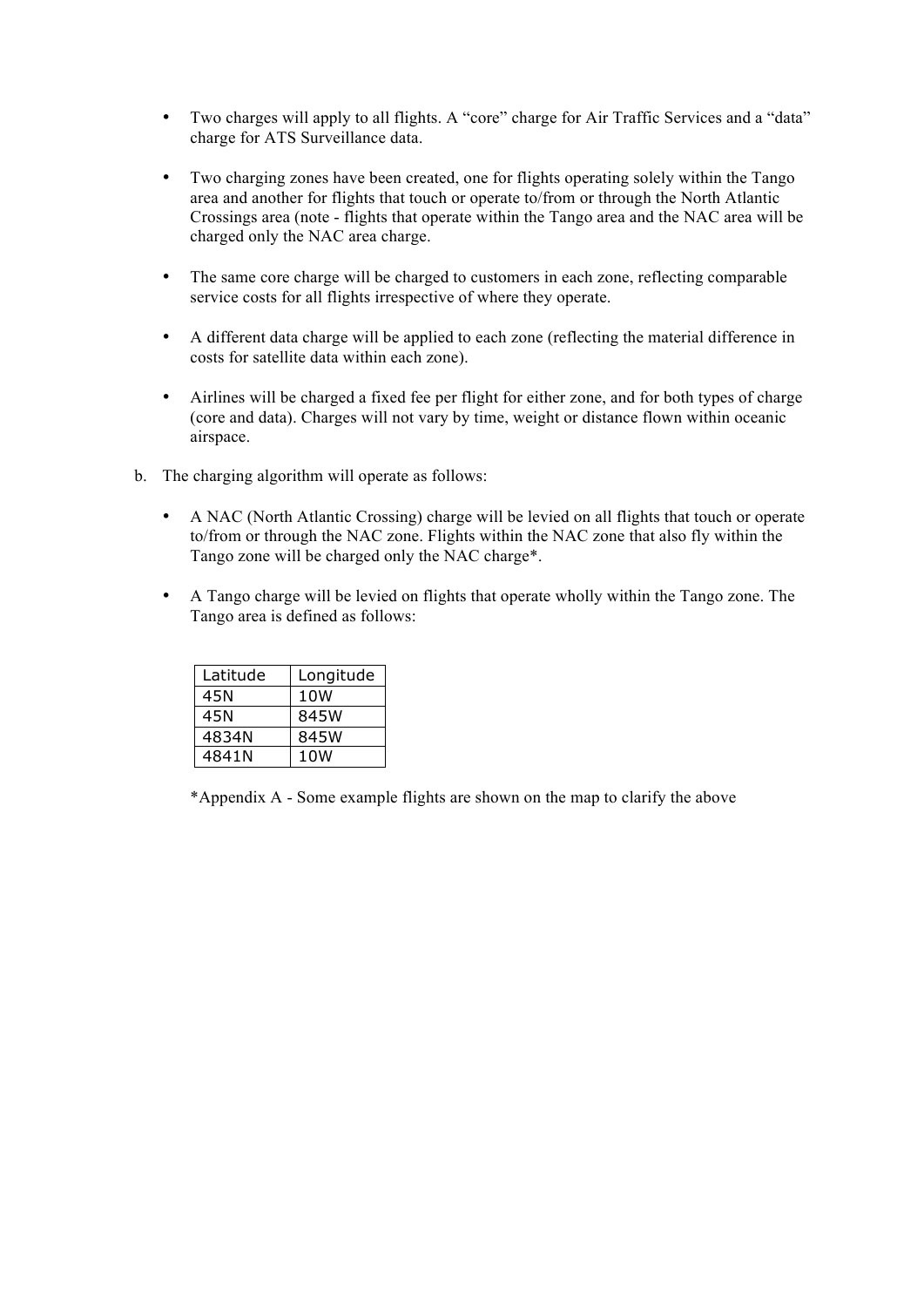## $APPENDIX A - Example flights$